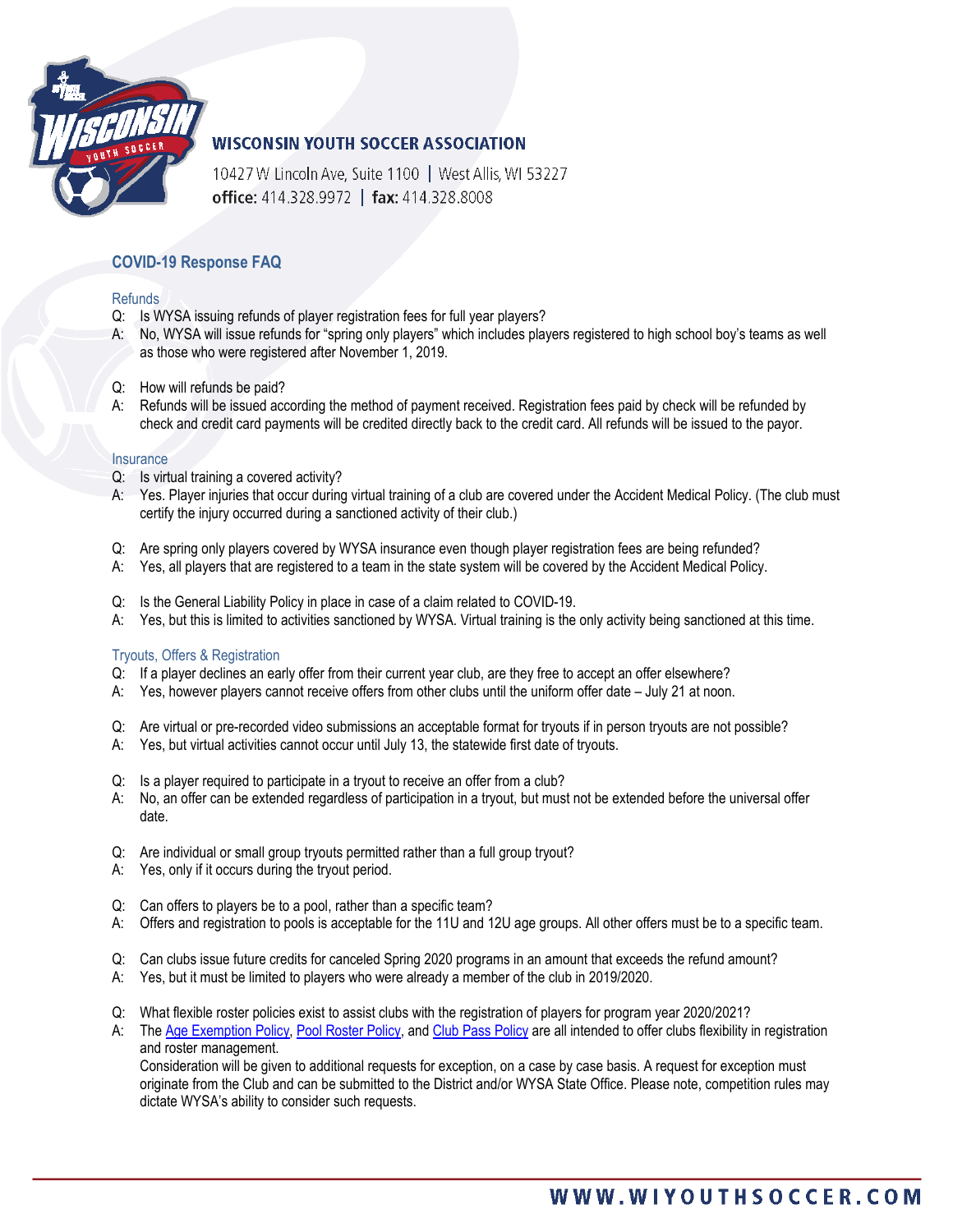

# **WISCONSIN YOUTH SOCCER ASSOCIATION**

10427 W Lincoln Ave, Suite 1100 | West Allis, WI 53227 office: 414.328.9972 | fax: 414.328.8008

- Q: Should clubs register (or sync) current year players even though the spring season has been canceled?
- A: Yes, please do. Players must be registered (and rostered to a team) to be reported and covered by WYSA insurance.

#### Participation Outside of Wisconsin

- Q: Can Western Wisconsin clubs who are part of the Minnesota Border Agreement participate in MYSA league despite the cancelation of WYSA activities.
- A: No, currently virtual training is the only activity sanctioned by WYSA. Participation in training and all other competitions are suspended until a Wisconsin Return to Play date and protocol are announced.
- Q: Are teams permitted to attend out of state tournaments with a return to play date that is sooner than Wisconsin's?
- A: Not currently. Virtual training is the only activity sanctioned by WYSA until a Return to Play date and protocol are announced.

#### 2020/2021 Season

- Q: What is the timeline for fall leagues administered by WYSA?
- A: Applications available: July 6 Application due: July 29 Division out: August 4 Schedules out: August 6/7 Schedules due from clubs: August 19 Schedules to referee assignors: August 21 Season start date: September 12 Season end date: November 15
- Q: How will league placements be determined for Fall 2020 and Spring 2021?
- A: All 13U (boys and girls) and 14U girl's divisions will be rolled forward to the Fall 2020 season. Teams must reapply for placement when the Fall 2020 application window opens. Requests to play in a lower league will be considered.

All 14U through 18U boy's divisions will be rolled forward to the Spring 2021 season. Teams must reapply for placement when the spring 2021 application window opens. Requests to play in a lower league will be considered.

All 16U through 19U girl's division placements will be based on league play results from Fall 2019.

New requests for State League placement will be considered and final decisions regarding placements will be made by the competition authority.

- Q: How will team rankings be determined for 2020/2021 Cups?
- A: Girl's 16U-19U division rankings will be based on a combination of Fall 2019 State Championship and Fall 2019 league results. For all remaining age divisions, rankings will be based on most recent league and State Championship results.

#### Demosphere

- Q: Is there a process in Demosphere that allows for refunds of all registrations in a program at once?
- A: Not currently.
- Q: Is there a basic guide for issuing refunds and/or credits in the Demosphere system?
- A: Yes, please see https://docs.google.com/document/d/1c5GDjlxjzGJ5jPUhgyoUIR0rNgmLNtjCmIx3ZEl8BTo/edit#